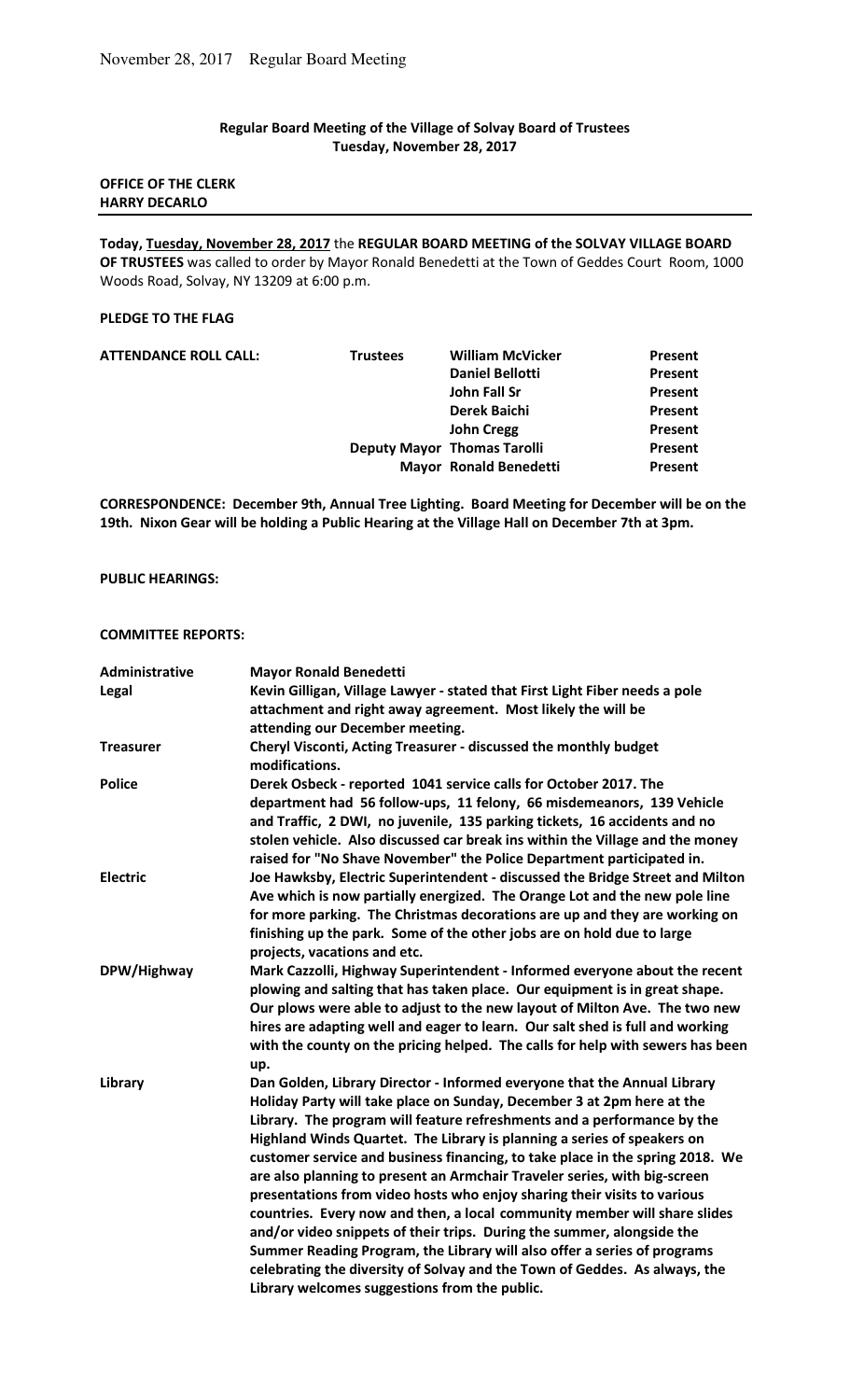|                                   |                                                                                                                                                                                                                                                                                                                                         |                                                                                                                                                                                                                                                                                                                                                                                                                                                                                                                                                                                                          | November 28, 2017 Regular Board Meeting                    |                                                   |                                                                                                                                                                               |
|-----------------------------------|-----------------------------------------------------------------------------------------------------------------------------------------------------------------------------------------------------------------------------------------------------------------------------------------------------------------------------------------|----------------------------------------------------------------------------------------------------------------------------------------------------------------------------------------------------------------------------------------------------------------------------------------------------------------------------------------------------------------------------------------------------------------------------------------------------------------------------------------------------------------------------------------------------------------------------------------------------------|------------------------------------------------------------|---------------------------------------------------|-------------------------------------------------------------------------------------------------------------------------------------------------------------------------------|
| <b>Codes</b><br><b>Stormwater</b> |                                                                                                                                                                                                                                                                                                                                         | Anthony Alberti - Discussed the potential for Riley Auto Parts going into the<br>Old Pep Boys. Old Duggans has been inspected and will continue to follow up.<br>Had good response to block trash pickup on William Street. We continue to<br>focus on absentee landlords and giving guidance on how to get their property<br>up to code. We have also completed 8 fire inspections, 20 electrical<br>inspections, 10 rental, 9 code and 1 trash.<br><b>Mark Malley</b>                                                                                                                                  |                                                            |                                                   |                                                                                                                                                                               |
|                                   | <b>RESOLUTIONS:</b>                                                                                                                                                                                                                                                                                                                     |                                                                                                                                                                                                                                                                                                                                                                                                                                                                                                                                                                                                          |                                                            |                                                   |                                                                                                                                                                               |
| 1.                                | Authorization from the Board of Trustees to approve the minutes from the October 24, 2017<br>Regular Board Meeting and the Reading of the Minutes be herewith dispensed.<br><b>MOTION: John Fall Sr</b><br><b>SECOND: Derek Baichi</b>                                                                                                  |                                                                                                                                                                                                                                                                                                                                                                                                                                                                                                                                                                                                          |                                                            |                                                   |                                                                                                                                                                               |
|                                   | <b>AYES: 7</b>                                                                                                                                                                                                                                                                                                                          |                                                                                                                                                                                                                                                                                                                                                                                                                                                                                                                                                                                                          |                                                            | <b>NAYES: 0</b>                                   | <b>MOTION CARRIED</b>                                                                                                                                                         |
| 2.                                | from<br>$\bullet$<br>$\bullet$<br>$\bullet$                                                                                                                                                                                                                                                                                             | Authorization from the Board of Trustees to pay C&S Engineers \$8780.00 for services rendered<br>10/1/17 to 10/31/17. (Total Cost to the Village is: \$4180.00)<br>Below are the specific projects that will be reimbursed through Grant or the County:<br>Invoice No. 0168507 - Project No. 114.203.012 - Carolina Ave. Green Wall Grant<br>Invoice No. 0168508 - Project No. 114.213.001 - I/I Reduction Grant<br>Invoice No. 0168511 - Project No. 114.220.002 - SAM Grant<br>Invoice No. 0168513 - Project No. 114.222.001 - SAM Grant<br><b>MOTION: Dan Bellotti</b><br><b>SECOND: Derek Baichi</b> |                                                            |                                                   |                                                                                                                                                                               |
|                                   | <b>AYES: 7</b>                                                                                                                                                                                                                                                                                                                          |                                                                                                                                                                                                                                                                                                                                                                                                                                                                                                                                                                                                          |                                                            | <b>NAYES: 0</b>                                   | <b>MOTION CARRIED</b>                                                                                                                                                         |
| 3.                                | Authorization from the Board of Trustees to pay Costello, Cooney & Fearon, PLLC \$7642.90 for<br>services rendered for the month of October 2017. \$332.50 was for Solvay Electric.<br><b>MOTION: Derek Baichi</b><br><b>SECOND: Tom Tarolli</b>                                                                                        |                                                                                                                                                                                                                                                                                                                                                                                                                                                                                                                                                                                                          |                                                            |                                                   |                                                                                                                                                                               |
|                                   | AYES: 7                                                                                                                                                                                                                                                                                                                                 |                                                                                                                                                                                                                                                                                                                                                                                                                                                                                                                                                                                                          |                                                            | <b>NAYES: 0</b>                                   | <b>MOTION CARRIED</b>                                                                                                                                                         |
| 4.                                | Authorization from the Board of Trustees to approve the installation of a Panic Alarm System by<br>Titan Security for the offices at 1100 Woods Rd. The recommended equipment is listed below.<br>The associated labor rate will meet the State required Prevailing Wage Rate. The Village<br>followed the required procurement policy. |                                                                                                                                                                                                                                                                                                                                                                                                                                                                                                                                                                                                          |                                                            |                                                   |                                                                                                                                                                               |
| (1)                               |                                                                                                                                                                                                                                                                                                                                         |                                                                                                                                                                                                                                                                                                                                                                                                                                                                                                                                                                                                          | DMP 1100 R-W wireless repeater for the upper floor offices |                                                   |                                                                                                                                                                               |
|                                   | (5)                                                                                                                                                                                                                                                                                                                                     | top<br>$\bullet$                                                                                                                                                                                                                                                                                                                                                                                                                                                                                                                                                                                         | Linda's back office desk                                   | Basement Court offices 1 unit at one of the desks | DMP 1142-W 2-button panic alarms designed to be mounted under a counter or desk<br>Installed as follows, 3 units on the 1 <sup>st</sup> floor office desks and counter and at |
|                                   | (1)                                                                                                                                                                                                                                                                                                                                     |                                                                                                                                                                                                                                                                                                                                                                                                                                                                                                                                                                                                          |                                                            |                                                   | DMP 1141-W wall mounted single action unit at the customer window                                                                                                             |
|                                   | (1)                                                                                                                                                                                                                                                                                                                                     |                                                                                                                                                                                                                                                                                                                                                                                                                                                                                                                                                                                                          |                                                            |                                                   | Wire into the existing DMP XT30 controller, program and test devices<br>Replace the 7amp hour rechargeable stand by battery in the panel                                      |
|                                   |                                                                                                                                                                                                                                                                                                                                         |                                                                                                                                                                                                                                                                                                                                                                                                                                                                                                                                                                                                          |                                                            |                                                   | Total installed price with a Titan 1-year parts & labor warranty is as follows<br>\$1,448.00 plus exempt form or applicable taxes                                             |
|                                   |                                                                                                                                                                                                                                                                                                                                         |                                                                                                                                                                                                                                                                                                                                                                                                                                                                                                                                                                                                          |                                                            | 24-7 U.L. Monitoring Service is                   | \$20.00 per month plus exempt form or applicable taxes                                                                                                                        |

\$30.00 per month plus exempt form or applicable taxes *Invoiced quarterly in advance*  **MOTION: John Cregg SECOND: Bill McVicker** 

AYES: 7 NAYES: 0 MOTION CARRIED

5. Authorization from the Board of Trustees to have the Mayor sign the NYSDEC Semiannual MS4 Report and submit the document to the NYSDEC Division of Water, 4th Floor, Broadway, Albany, NY 12233.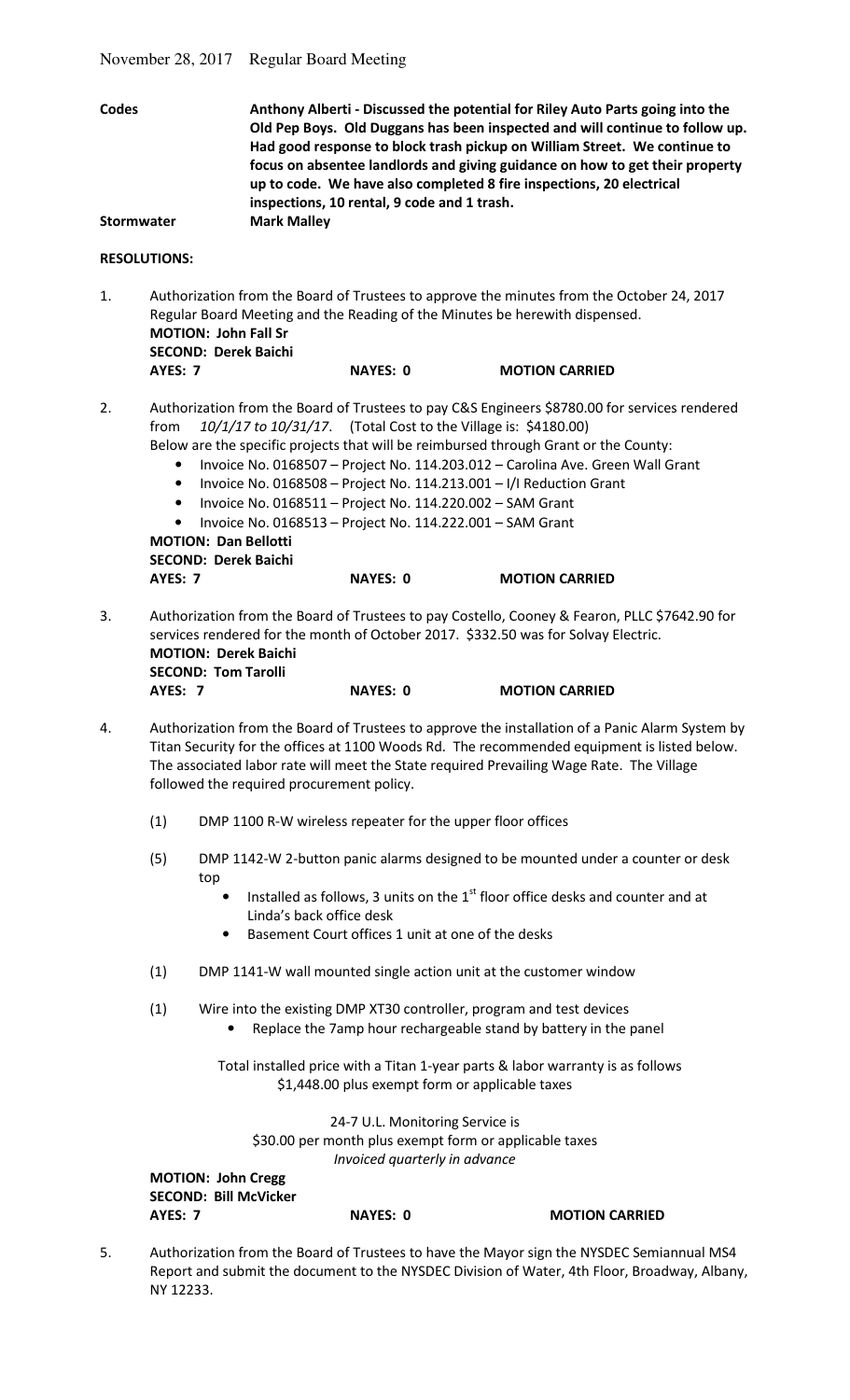|    | <b>MOTION: John Fall Sr</b><br><b>SECOND: Dan Bellotti</b>                                                                                                                                                                                                                                                                                                                                                                                                                                                                                                                                                                                                                                                                                                                                    |                                                                                           |                                                                                                                                                                                            |  |  |
|----|-----------------------------------------------------------------------------------------------------------------------------------------------------------------------------------------------------------------------------------------------------------------------------------------------------------------------------------------------------------------------------------------------------------------------------------------------------------------------------------------------------------------------------------------------------------------------------------------------------------------------------------------------------------------------------------------------------------------------------------------------------------------------------------------------|-------------------------------------------------------------------------------------------|--------------------------------------------------------------------------------------------------------------------------------------------------------------------------------------------|--|--|
|    | AYES: 7                                                                                                                                                                                                                                                                                                                                                                                                                                                                                                                                                                                                                                                                                                                                                                                       | <b>NAYES: 0</b>                                                                           | <b>MOTION CARRIED</b>                                                                                                                                                                      |  |  |
| 6. | Authorization from the Board of Trustees to reject the bid of Environmental Paving<br>Solutions, of 204 North Beech Street, Syracuse, NY submitted to the Village and opened at 11<br>am, October 31, 2017 for sidewalk, slab and curb replacement in the Village of Solvay, said bid<br>being the only proposal received by the Village in response to its public advertisement of this<br>project. The Village's bid notice reserved the right of the Village to reject any and all proposals<br>in the interest of the Village. In addition, the Village hereby authorizes the re-bidding of this<br>contract for 2018 work, bids to be returnable at 11 am on December 14, 2017 at the Office of<br>the Solvay Village Clerk<br><b>MOTION: Dan Bellotti</b><br><b>SECOND: Tom Tarolli</b> |                                                                                           |                                                                                                                                                                                            |  |  |
|    | <b>AYES: 7</b>                                                                                                                                                                                                                                                                                                                                                                                                                                                                                                                                                                                                                                                                                                                                                                                | <b>NAYES: 0</b>                                                                           | <b>MOTION CARRIED</b>                                                                                                                                                                      |  |  |
| 7. | Authorization from the Board of Trustees to approve and authorize the implementation of a<br>new pole attachment rate for the Electric Department, of \$11.98 per pole, as determined and<br>authorized by the NYS Public Service Commission in case order #17-E-0243.<br><b>MOTION: Derek Baichi</b><br><b>SECOND: Dan Bellotti</b>                                                                                                                                                                                                                                                                                                                                                                                                                                                          |                                                                                           |                                                                                                                                                                                            |  |  |
|    | <b>AYES: 7</b>                                                                                                                                                                                                                                                                                                                                                                                                                                                                                                                                                                                                                                                                                                                                                                                | <b>NAYES: 0</b>                                                                           | <b>MOTION CARRIED</b>                                                                                                                                                                      |  |  |
| 8. | Authorization from the Board of Trustees for the Mayor to sign the Gertrude Bathhouse Roof<br>Rehabilitation Contract with the successful low bidder Dewald Roofing in the amount of<br>\$28,400.00. The roofing repair costs will be submitted to Onondaga County Community<br>development for the reimbursement.<br><b>MOTION: Dan Bellotti</b><br><b>SECOND: Bill McVicker</b>                                                                                                                                                                                                                                                                                                                                                                                                             |                                                                                           |                                                                                                                                                                                            |  |  |
|    | <b>AYES: 7</b>                                                                                                                                                                                                                                                                                                                                                                                                                                                                                                                                                                                                                                                                                                                                                                                | <b>NAYES: 0</b>                                                                           | <b>MOTION CARRIED</b>                                                                                                                                                                      |  |  |
| 9. | County Community Development.<br><b>MOTION: Derek Baichi</b><br><b>SECOND: John Cregg</b>                                                                                                                                                                                                                                                                                                                                                                                                                                                                                                                                                                                                                                                                                                     | Order N01 Village of Solvay Sidewalk Contract, for the Gertrude Street Bathhouse concrete | Authorization from the Board of Trustees to pay Paduana Construction Co. \$12,528.00 Change<br>preparation and demolition. The \$12,528.00 will be submitted for reimbursement to Onondaga |  |  |

**AYES: 7** NAYES: 0 MOTION CARRIED

10. Authorization from the Board of Trustees to approve the Budget Modifications: **Village of Solvay General Fund**

| <b>Account</b>  | <b>Title</b>                | (as modified)<br><b>Current</b><br><b>Budget</b> | Proposed<br><b>Budget Mod</b> | <b>Newly</b><br><b>Modified</b><br><b>Budget</b><br>Amount |  |
|-----------------|-----------------------------|--------------------------------------------------|-------------------------------|------------------------------------------------------------|--|
| <b>Revenues</b> |                             |                                                  |                               |                                                            |  |
| 426200 A        | <b>Forfeited Deposits</b>   | 0                                                | 1,940                         | 1,940                                                      |  |
| 430010 A        | State Aid-Per Capita        | 175,000                                          | (1,900)                       | 173,100                                                    |  |
| 430890 A        | State Aid-Other             | 5,000                                            | 1,337                         | 6,337                                                      |  |
| 426800 A        | <b>Insurance Recoveries</b> | 10,250                                           | 2,300                         | 12,550                                                     |  |
|                 |                             |                                                  |                               |                                                            |  |
|                 | <b>Total</b>                | 190,250                                          | 3,677                         | 193,927                                                    |  |
| <b>Expenses</b> |                             |                                                  |                               |                                                            |  |
|                 |                             |                                                  |                               |                                                            |  |
| 571204 A        | Pool-Other                  | 8,000                                            | 5,600                         | 13,600                                                     |  |
| 581204 A        | Sanitary Sewers-Other       | 80,000                                           | (16, 923)                     | 63,077                                                     |  |
| 590508 A        | <b>NYS Unemployment</b>     | 0                                                | 15,000                        | 15,000                                                     |  |
|                 |                             |                                                  |                               |                                                            |  |
|                 | <b>Total</b>                | 88,000                                           | 3,677                         | 91,677                                                     |  |

 **MOTION: John Cregg SECOND: John Fall Sr**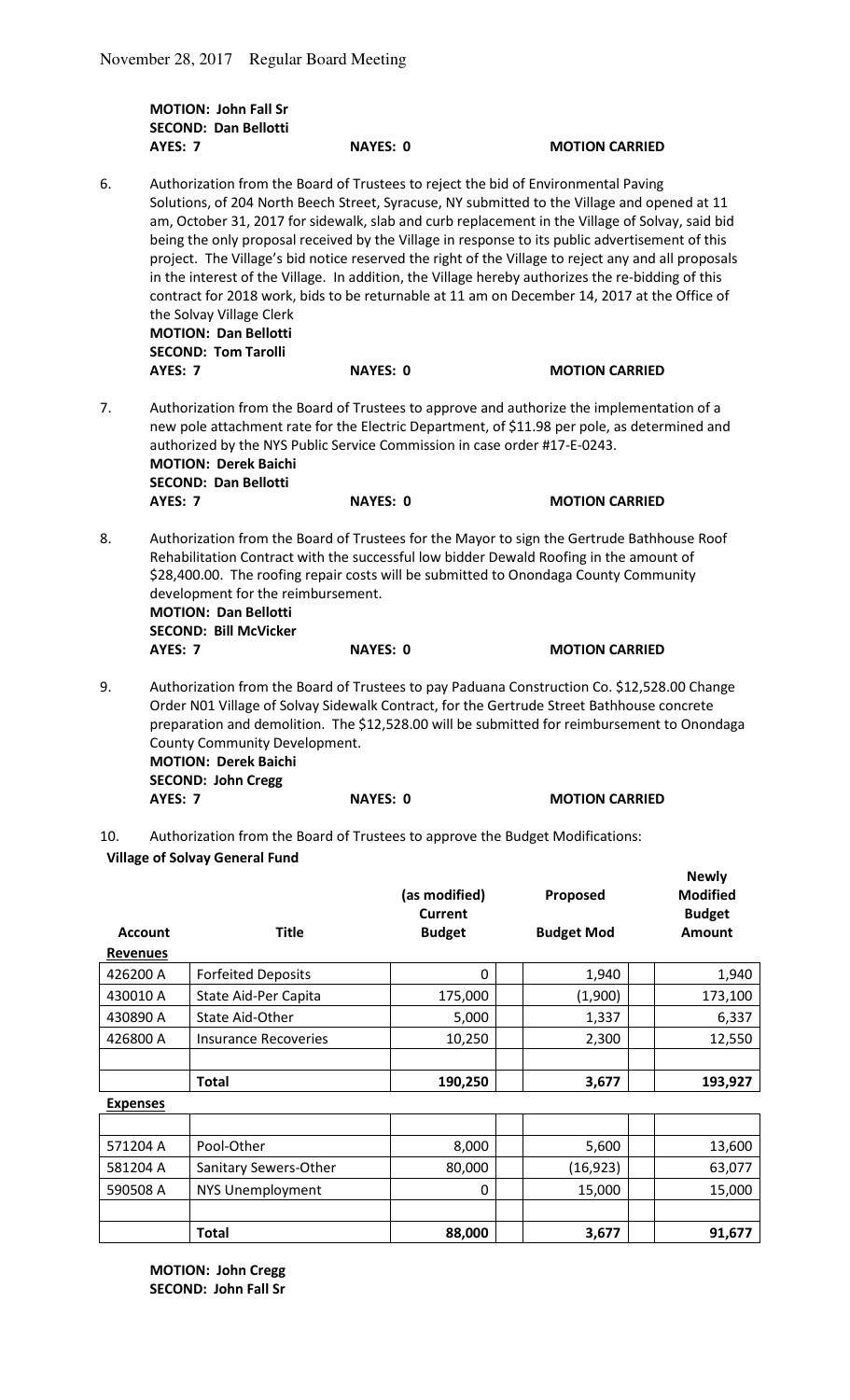**MOTION: Derek Baichi SECOND: Dan Bellotti** 

|     | <b>AYES: 7</b>                                                                                                                                                                                                                                                                          | <b>NAYES: 0</b>                                                             | <b>MOTION CARRIED</b>                                                                                                                                                                           |  |
|-----|-----------------------------------------------------------------------------------------------------------------------------------------------------------------------------------------------------------------------------------------------------------------------------------------|-----------------------------------------------------------------------------|-------------------------------------------------------------------------------------------------------------------------------------------------------------------------------------------------|--|
| 11. | <b>MOTION: Dan Bellotti</b><br><b>SECOND: Tom Tarolli</b>                                                                                                                                                                                                                               | Syracuse, NY 14445 for the Electric Department. The Onondaga Bid #79742018. | Authorization from the Board of Trustees to purchase a 2018 Ford F-350 XL SuperCab 4x4, 6.75'<br>Box and includes an 8 ft. Pickup Box for \$30,396.50 from Van Bortel Ford, 71 Marsh Road, East |  |
|     | <b>AYES: 7</b>                                                                                                                                                                                                                                                                          | <b>NAYES: 0</b>                                                             | <b>MOTION CARRIED</b>                                                                                                                                                                           |  |
| 12. | Authorization from the Board of Trustees to promote David M. Bosco to Line Leader and be<br>compensated according to the Union Contract. A Civil Service exam is required for this<br>position.<br><b>MOTION: John Fall Sr</b><br><b>SECOND: Tom Tarolli</b>                            |                                                                             |                                                                                                                                                                                                 |  |
|     | AYES: 7                                                                                                                                                                                                                                                                                 | <b>NAYES: 0</b>                                                             | <b>MOTION CARRIED</b>                                                                                                                                                                           |  |
| 13. | Authorization from the Board of Trustees to approve the renewal from Lifetime Benefits<br>for the Village's Dental Insurance Plan for the year 2018 and authorize Mayor Benedetti to sign<br>the contract. The renewed monthly rates will be: Individual - \$36.14 and Family - \$98.57 |                                                                             |                                                                                                                                                                                                 |  |

| AYES: 7 | <b>NAYES: 0</b> | <b>MOTION CARRIED</b>                                                                                                                                                                           |
|---------|-----------------|-------------------------------------------------------------------------------------------------------------------------------------------------------------------------------------------------|
|         |                 | PETITIONS: Damon Martinou of 110-114 Second Street - new signs restricting parking. Having issues<br>with tenants and ability to park on the street. Would like the new signs to be taken down. |
|         |                 | Derek Baichi opened up a discussion to help this resident. Ron Benedetti suggested using the                                                                                                    |
|         |                 | driveways that exist. John Fall Sr stressed that you have to provide parking for 1.5 cars for                                                                                                   |
|         |                 | your tenants. The street parking is for any resident and not just your tenants. Even if the<br>ciane are taken down there is still no quarantee that your tenants will be able to use those     |

**signs are taken down there is still no guarantee that your tenants will be able to use those parking spots. Parking cannot be customized. A variance can be made to the zoning board to put in an additional driveway. Derek Baichi says we have two options either the sign comes down or it stays. John Fall Sr. suggested odd and even parking could be an option. The ongoing issue will still be that emergency vehicles cannot get through that area.** 

 **Nancy Fall informed the audience of the upcoming Solvay Fire Department Pancake Breakfast on December 10th from 7-12. Pre-ticket sales are available. Santa will be there. Also, the Ladies Auxiliary 36th Annual Tree Lighting Ceremony on December 3rd at 5pm. Money raised each year will be going to the food pantry.** 

 **Mrs. Simiele was wondering what is going on with Aramark. Parking issues still exist on Milton Ave and Third Street. Nothing commercial should be on the Third Street side. Aramark tried to make it a parking lot and we stopped it stressed Tom Tarolli. Cars were parking on the side walk on Third Street and they stopped. Trucks are now parking on the grass on Third Street. Call the police if the issue persists. Lt. Osbeck will address the issue.** 

 **Gillis/Hazard Street resident discussed issue with cars racing down the street. Young children are on the street. Can the police monitor the area once a month? It is a dangerous situation and someone is going to get hit. They are going up and down Gillis. Very worried about the children on the street. John Fall Sr suggest using a camera in that area. Lt. Osbeck will have the area monitored by our Police Department.** 

|                     | Resolved that this Board of Trustees move into Executive Session to discuss a contract and/or personnel |  |
|---------------------|---------------------------------------------------------------------------------------------------------|--|
| matter at 7:22 p.m. |                                                                                                         |  |

**MOTION: Derek Baichi SECOND: Tom Tarolli AYES: 7** NAYES: 0 MOTION CARRIED

Resolved that the Executive Session be closed and that this Board return to the regular meeting at 7:50 p.m.

**MOTION: Derek Baichi SECOND: John Cregg AYES: 7 NAYES: 0 MOTION CARRIED**